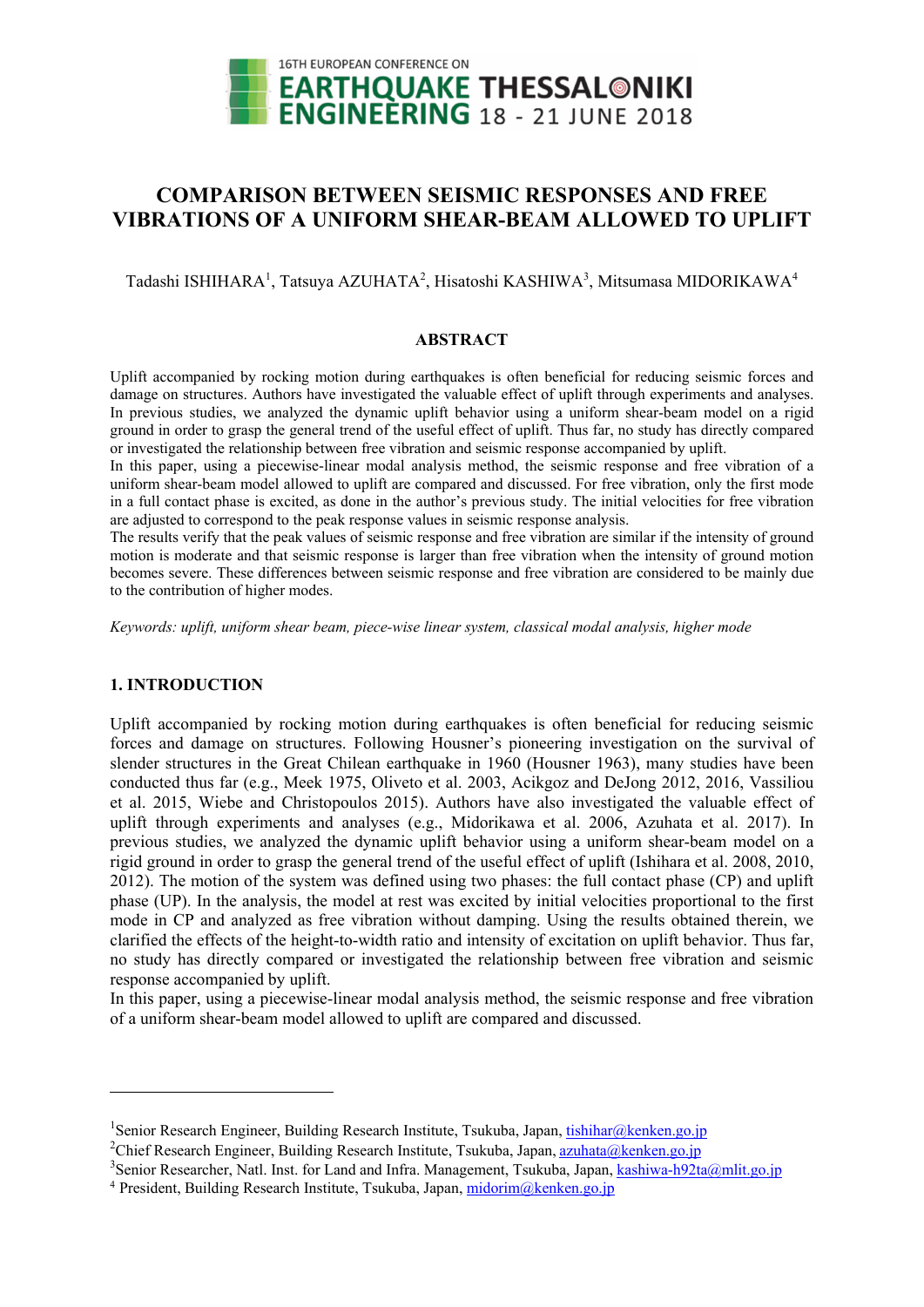# **2. OUTLINE OF ANALYSIS METHOD**

#### *2.1 A uniform shear-beam model allowed to uplift*

As described in our previous study, a multistory building is modeled as a uniform shear beam with a few parameters. Figure 1 shows a model used in this paper. The model is a uniform shear beam with the height *H* and the width *B*, initially at rest on a rigid ground. The base of the model is constrained against a horizontal motion, so no deformation and slippage are allowed between the base and the ground. The model is a simple representation of a multistory building allowed to uplift. *V* in the figure is the vertical reaction force which is assumed positive when it is a compression force.



Figure 1. Uniform shear-beam model allowed to uplift

The structural parameters are as follows: (1) the first natural period in CP,  $T_1^{\text{CP}}$ , (2) damping ratio of the first mode in CP,  $h_1^{\text{CP}}$ , and (3) height-to-width ratio  $H/B$ . In this paper, the first natural period in CP  $T_1^{\text{CP}}$  is 1 s, and the height-to-width ratio  $H/B$  is 4. Internal damping of shear-beam is assumed. The damping ratio of the first mode in CP  $h_1^{\text{CP}}$  is set to 2%.

#### *2.2 A piece-wise linear modal analysis method*

Small displacements are assumed, and equilibriums of forces/moments are considered based on the initial configuration of the structure. This assumption linearizes the governing equations of motions. Classical modal analysis is applied to calculate the free vibration and seismic response for each phase. Lateral displacement *y* at height *x* and at time *t* can be expressed as the summation of modes:

$$
y(x,t) = \sum_{j} \underbrace{\beta_j^{CP} U_j^{CP}(x) q_j^{CP}(t)}_{\text{contact phase(CP)}} = \sum_{j} \underbrace{\beta_j^{UP} U_j^{UP}(x) q_j^{UP}(t)}_{\text{Uplift phase(UP)}}
$$
(1)

where superscript CP and UP denote the phases;  $\beta_i U_i(x)$  is a participation vector of *j*-th mode( $\beta_i$  is a participation factor for horizontal input motion);  $q_i(t)$  is a response displacement of *j*-th mode. Similarly, rotational angle  $\theta(t)$  in UP can be written,

$$
\theta(t) = \sum_{j} \underbrace{\beta_j^{UP} q_{0j}^{UP}(t)}_{\text{Uplift phase(UP)}}
$$
(2)

In this paper, 10 modes are used for calculation for each phase.

Figure 2 shows the eigenmodes for both phases. The first mode in UP is a rigid body mode. Note that the damping ratio of the first mode in UP is zero because internal damping is assumed.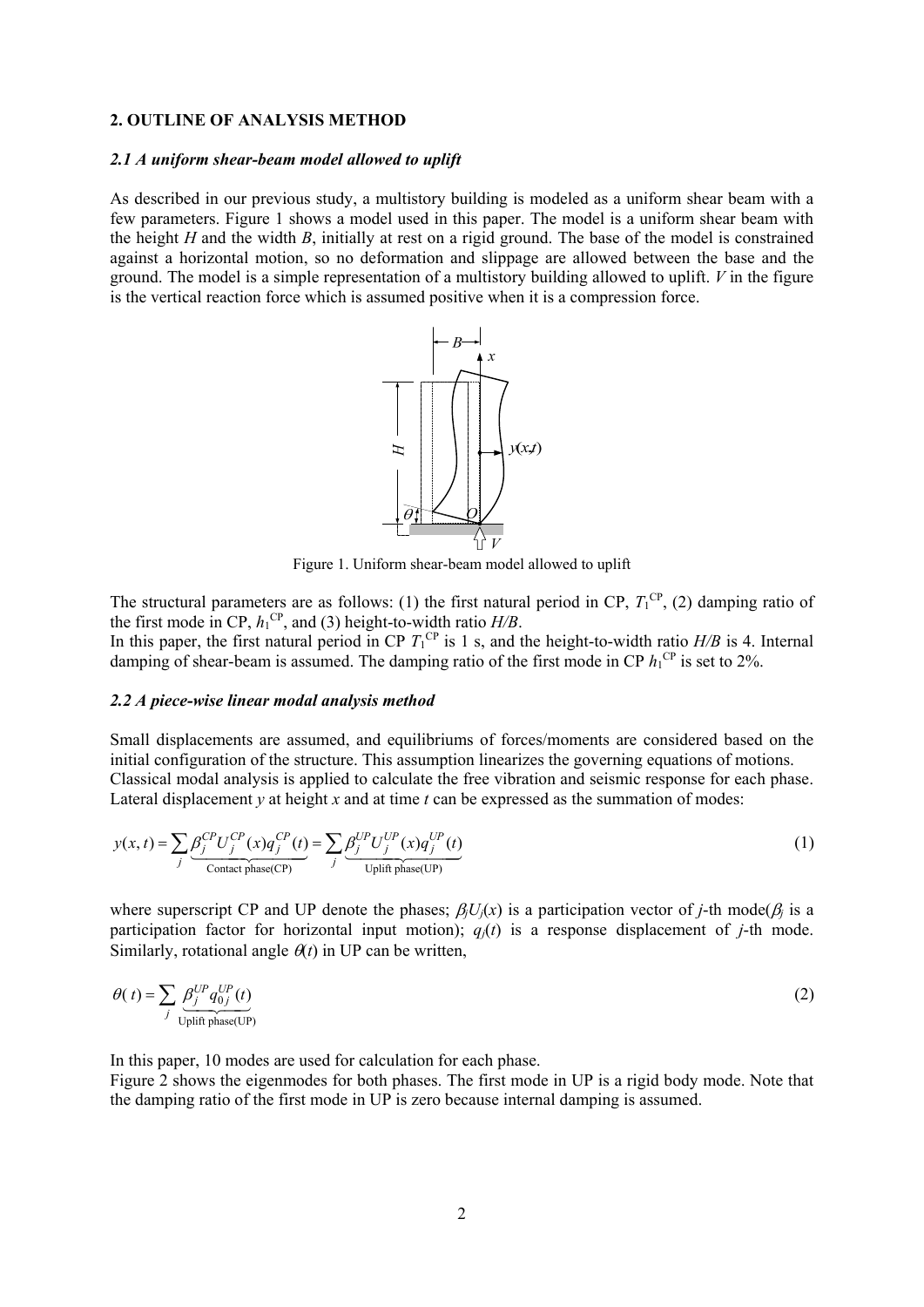

Two sets of modes corresponding to the two phases are utilized to calculate the responses and converted to each other at the incipient of uplift and the instant of landing. The transition conditions are as follows:

At the incipient of uplift in CP:  
\n
$$
|M_{ovl}| = M_{ovt,cr} = MgB/2
$$
\n
$$
\theta = 0
$$
\n(3)

where  $M_{ovt}$  is overturning moment; *M* is the total mass of the model; *g* is gravitational acceleration.

The assumption of complete plastic collision is adopted at landing instants to dissipate the vertical velocity in rocking motion. Although the details of the formulation are omitted in this paper, note that displacements in the system are not dependent on the scale of the model. This means that the rotational angular responses become larger as the scale decreases.

Figure 3 shows a flowchart of piece-wise linear modal analysis. At first in [A] in the chart, initial values etc. are set. "Upindex" is index of phases, i.e. Upindex=0 corresponds to CP and Upindex = sgn  $\theta$  = -1 or +1 corresponds to UP. In [B], the current phase is confirmed. In [C] or [D], modal responses for all modes during a small time step  $\Delta t$  are calculated as linear responses. At the end of incremental time step  $\Delta t$ , transition conditions for changing phases (Equation 3 and 4) are confirmed in [E] or [F]. If the condition is met, replace the current phase with the other in [G], where the calculation during the previous time step  $\Delta t$  is redone, and the instant of time which meets the condition is numerically identified. In [H], the vertical reaction force *V* (see Figure 1) is confirmed. The reason is that the negative reaction force (tension) means that the model jumps up in the air, and to deviate from the formulation of this paper. In [I], the calculation time is confirmed. When the time *t* does not exceed the specified time  $t_{cal}$ , the above calculation is repeated for the next time step  $\Delta t$  (return to [B]). Time increments  $\Delta t$  is set to 0.005 s.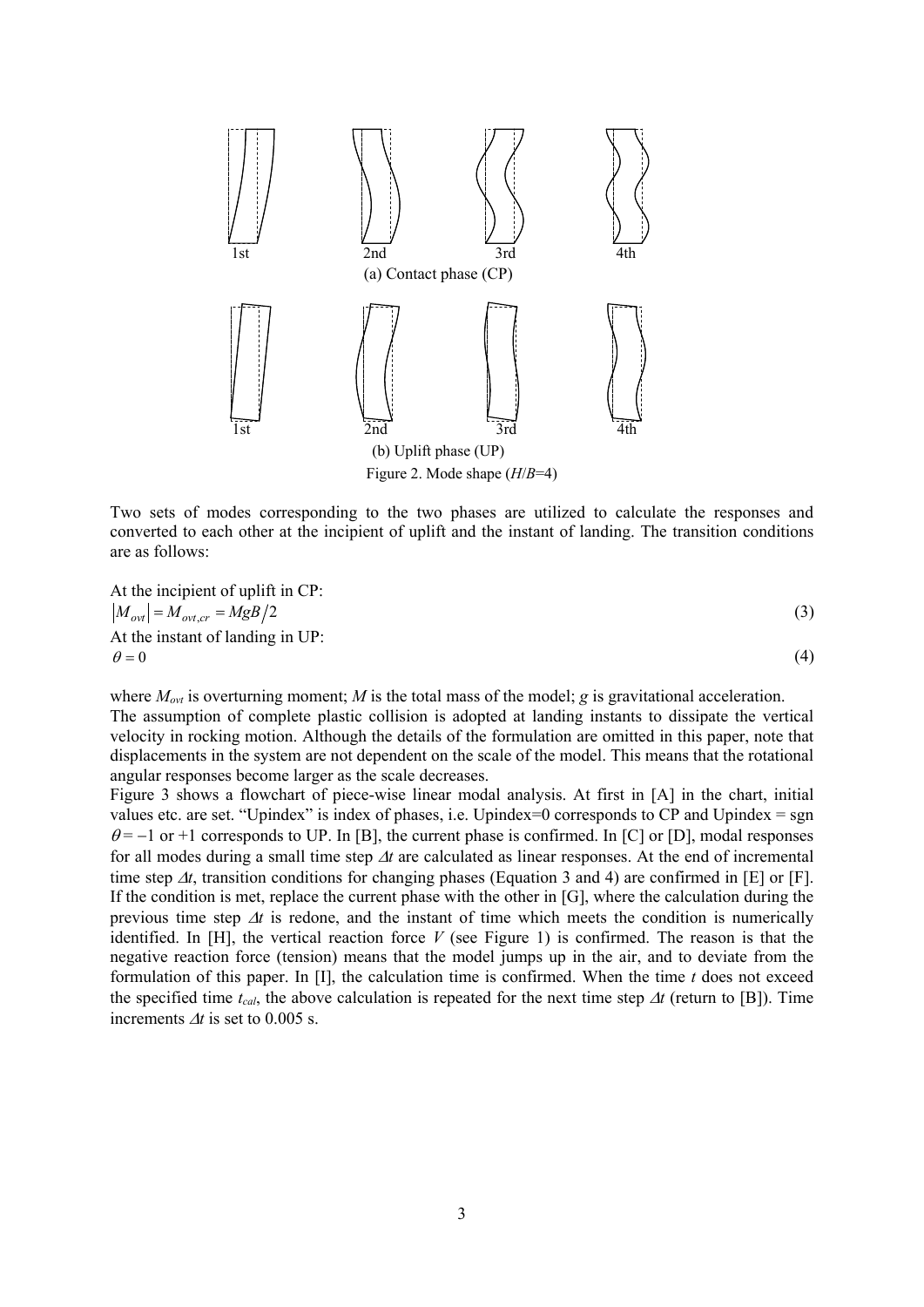

Figure 3. Flowchart of piece-wise linear modal analysis

#### *2.3 How to excite the model in free vibration analysis*

For free vibration, only the first mode in CP is excited, as done in the author's previous study (Ishihara et al. 2008, 2010, 2012). The initial velocities  $\dot{q}_1^{CP}$  (0) for free vibration are adjusted to correspond to the peak response values in seismic response analysis.

$$
\underbrace{\dot{q}_1^{CP}(0)}_{\text{Initial velocity}} = \max_t \underbrace{\sqrt{\left\{\omega_1^{CP}q_1^{CP}(t)\right\}^2 + \left\{\dot{q}_1^{CP}(t)\right\}^2}}_{\text{Seissmic response}} \tag{5}
$$

where  $\omega_1^{CP} = 2\pi/T_1^{CP}$  is the natural circular frequency of the first mode in CP. The dots signify differentiation with respect to time *t*. If the base of the model is fixed to the rigid ground (i.e. not allowed to uplift) and the damping is neglected, the peak base shear coefficient  $C_{\beta f}$  in free vibration analysis can be calculated as follows:

$$
C_{\text{Bf}} = \left(\overline{M}_1^{\text{CP}}/M\right)\omega_1^{\text{CP}}\dot{q}_1^{\text{CP}}(0)\bigg/\text{g}\tag{6}
$$

where  $\overline{M}_1^{CP}/M$  (=8/ $\pi^2$ =0.81) is the effective mass ratio of the first mode in CP. In this paper,  $C_{\beta f}$  is also used as an expression of vibration intensity which is easy to understand.

#### *2.4 Input motions for response history analysis*

For seismic response analysis, NS component of El Centro 1940 and NS component recorded at Japan Meteorological Agency (JMA) Kobe station during Kobe earthquake in 1995 are used as input motions for 20 s. UD components are not applied. Figure 4 shows pseudo velocity spectra for these motions with scaled one (scaling factor  $= 3$ ).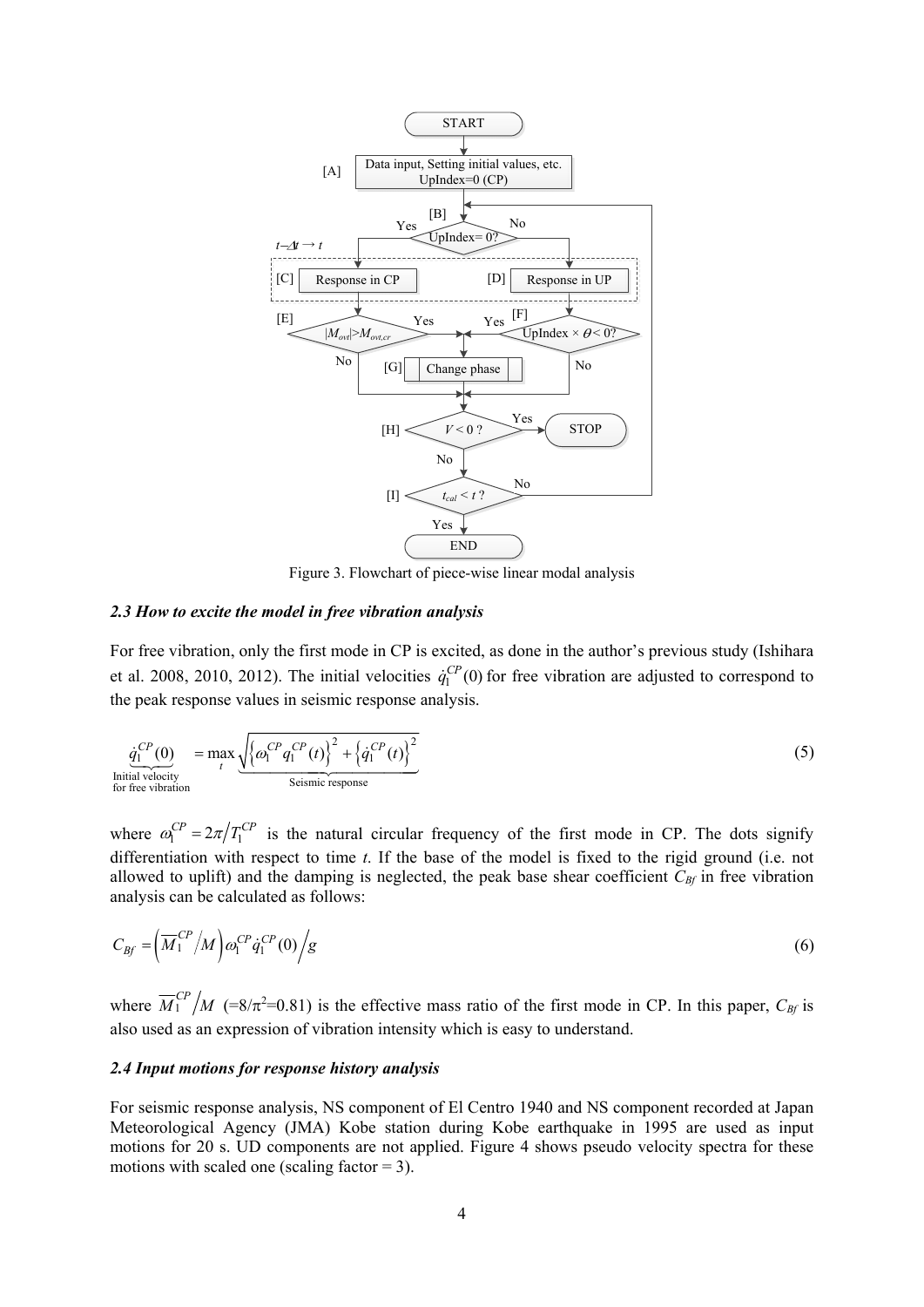

#### **3. ANALYSIS RESULTS AND DISCUSSION**

Figure 5 compares time histories of response history analysis (RHA) to El Centro motion and the corresponding free vibration analysis (FVA). In this case,  $\dot{q}_1^{CP}(0) = 82.6$  cm/s and  $C_{Bf} = 0.429$ . Figure (a) shows overturning moment coefficient  $C_m$  with critical one  $C_{m,cr}$  defined by Equations 7 and 8.

$$
C_m \equiv M_{ov}/(MgH/2)
$$
  
\n
$$
C_{m,cr} \equiv (MgB/2)/(MgH/2) = B/H
$$
\n(3)

When  $C_m$  exceeds  $C_{m,cr}$ , the model starts uplift (i.e., CP is replaced by UP). As shown in Figure (b), several uplift excursions occur in both analyses. Figure (c) shows responses of base shear coefficients in RHA and FVA. The influence of higher modes can be seen as ripples. Figure (d) shows horizontal displacements at the top. The dotted line represents rigid-body rotational displacement  $H\theta$  in UP in RHA. About the half or more of the displacement is caused due to the rigid-body rotation. Figure (e) shows horizontal absolute acceleration at the top. Influences of higher modes are clearly observed as ripples also in this figure. The last figure (f) shows vertical reaction forces *V* normalized by total weight *Mg*. The reaction force fluctuates in UP, but the range of fluctuations is not so large. Overall, the peak response value in RHA is almost equal to the corresponding FVA result.



Figure 5. Response history to El Centro NS motion (RHA) and in the corresponding free vibration (FVA)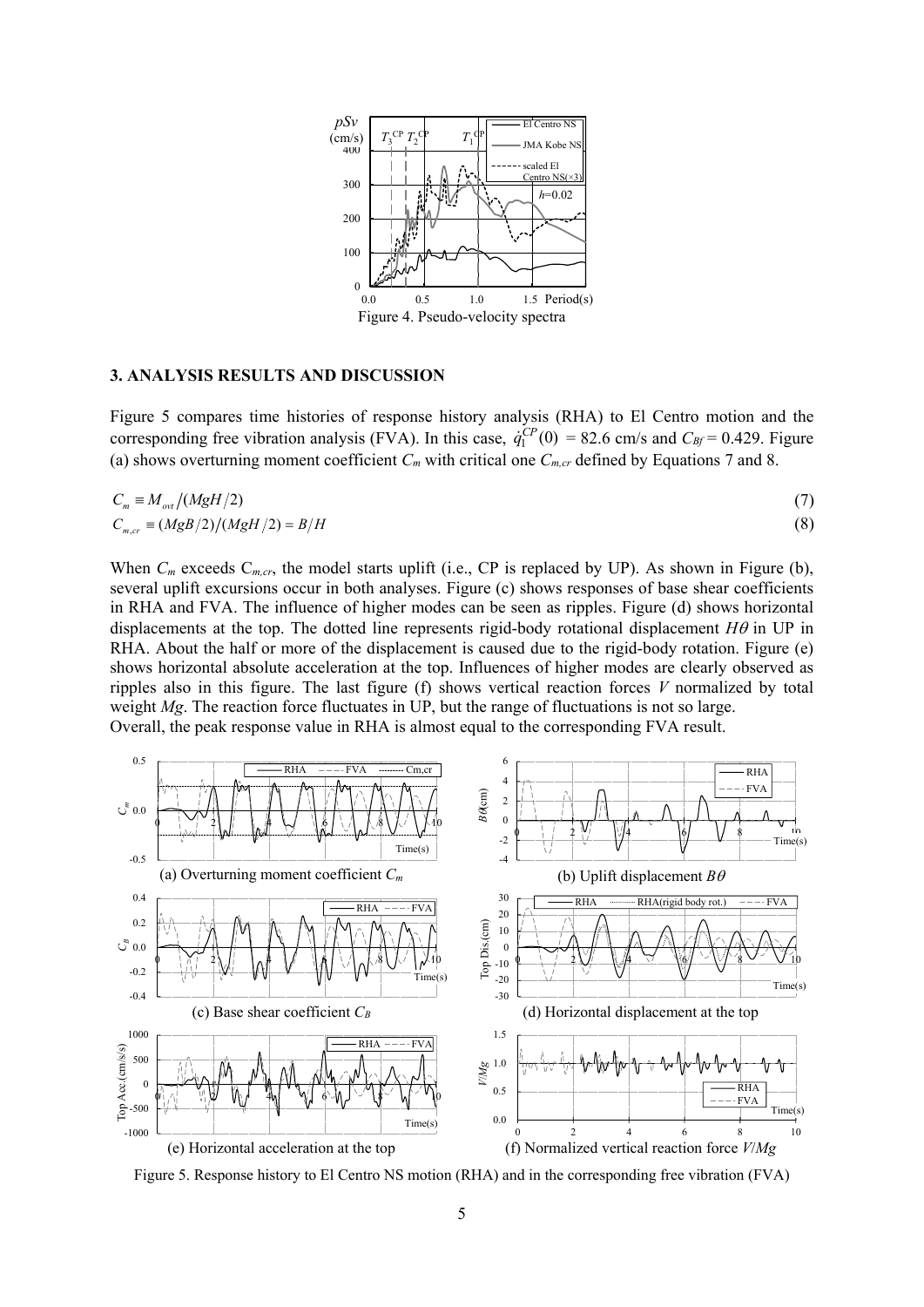Figure 6 shows peak responses to El Centro motion along the height with the FVA results. Story shear coefficient and horizontal absolute acceleration in RHA are well consistent with those in FVA.

Figure 7 shows peak responses to JMA Kobe motion. In the corresponding FVA, initial velocity of the first mode was set to  $\dot{q}_1^{CP}(0) = 154.0$  cm/s ( $C_{\beta f} = 0.800$ ). In contrast to Figure 6, peak responses in RHA are much larger than the FVA results.

In order to determine whether the difference between Figure 6 and Figure 7 is due to the ground motion characteristics, another calculation was made using the scaled El Centro motion (scale factor  $=$ 3). Figure 8 shows the results. In the corresponding FVA, initial velocity of the first mode was set to  $\dot{q}_1^{CP}(0) = 177.8$  cm/s ( $C_{Bf} = 0.923$ ). Similar to responses to JMA Kobe motion (Figure 7), peak responses in RHA are much larger than those in FVA. Peak response distributions along the height to JMA Kobe and scaled El Centro motions are very similar. From the shapes of the difference between RHA and FVA, higher modes, especially the second mode in UP, are considered to be more strongly excited in RHA.



Figure 6. Peak responses to El Centro NS motion (RHA) and in the corresponding free vibration (FVA)



Figure 7. Peak responses to JMA Kobe NS motion (RHA) and in the corresponding free vibration (FVA)



Figure 8. Peak responses to scaled El Centro NS motion (scaling factor = 3) (RHA) and in the corresponding free vibration (FVA)